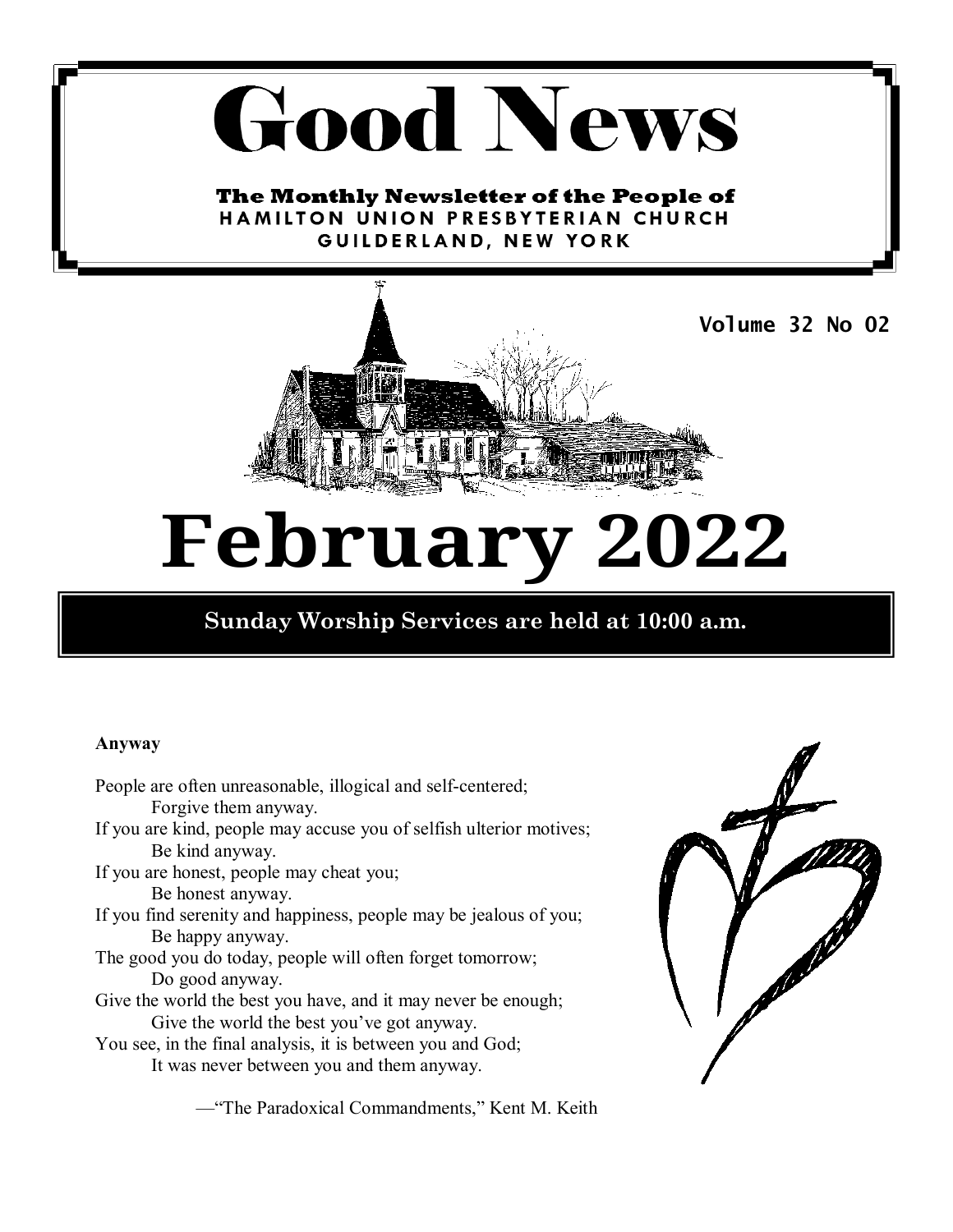"I waited patiently for the Lord; he inclined to me and heard my cry."  $\sim$ Psalm 40:1

Fellow Seekers,

 On Sunday, January 16, we dedicated our new hymnals, commissioned our new organist and choir director, Carol Scott, and celebrated the very generous gift of the family of former members, Randall and Mary Hallenbeck. So I've been thinking a lot these past few weeks about singing.

 In 1983, the Irish rock band U2 released their third studio album, *War*. It is a record that focuses on both the physical aspects of warfare, and the emotional after-effects of violent conflict, especially in light of the conflict in Northern Ireland throughout the 20th century.

 But it is the tenth, and final song on the album that really finds a spiritual power rarely found in pop music. "40" was written in about ten minutes, but has become a regular closing song for the group at their concerts throughout the years. The story goes that the band was going to be kicked out of the recording studio, but they still needed a final song for the unfinished album. Their guitarist, The Edge, brought out a tune he had played with over the years, and Bono, the lead singer, opened up his bible and found himself in Psalm 40.

 Of course, I knew none of this when I was first introduced to the song at Camp Fowler over 25 years ago. I just thought it was a great musical version of Psalm 40. It was also, because of its relatively easy chording, one of the first songs I really learned to play on the guitar.



Page 2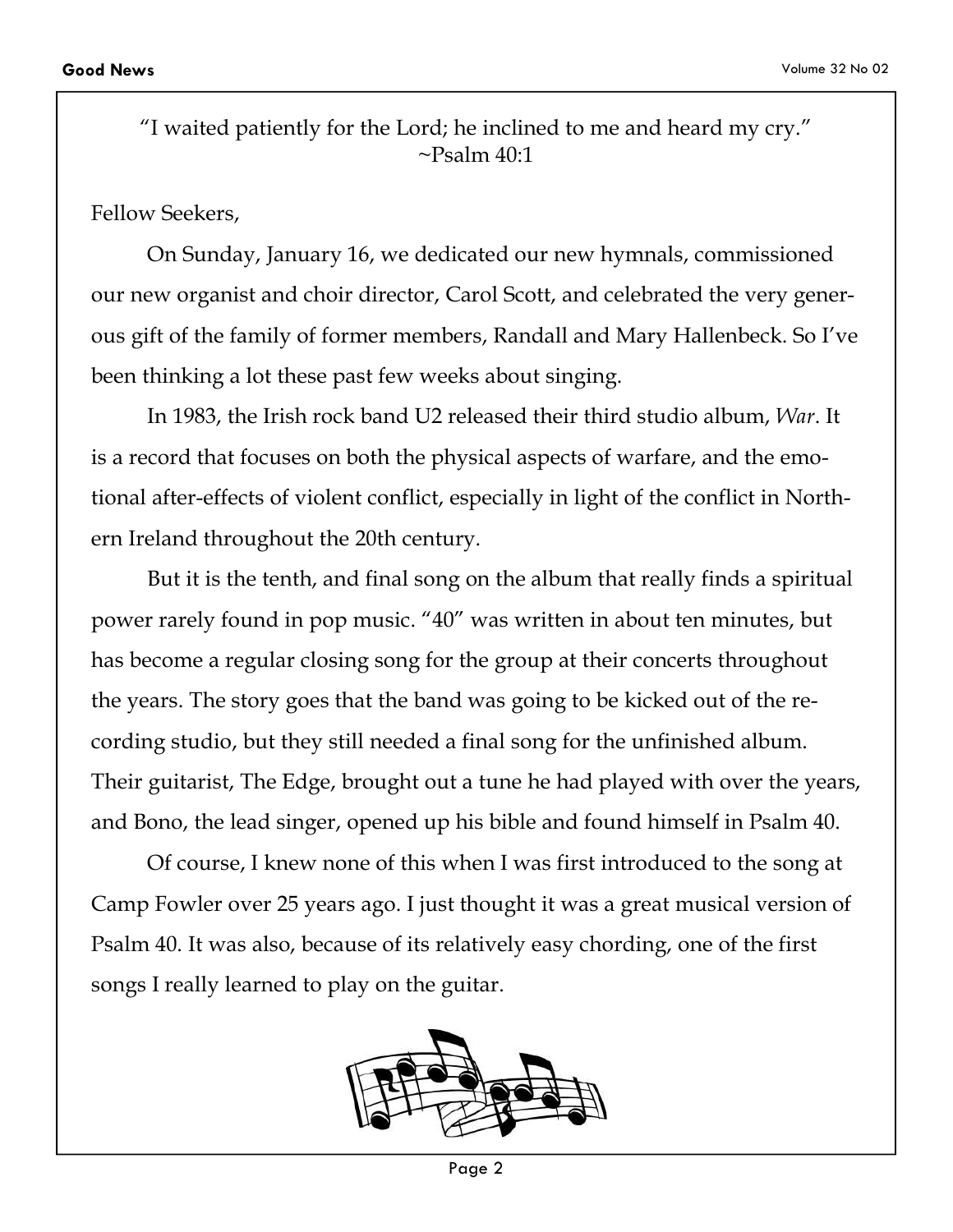The more I have gotten to know this song, the more I have gotten to know this psalm, the more in love with it I have grown. Just read the first three verses:

"I waited patiently for the Lord; he inclined to me and heard my cry. He drew me up from the desolate pit, out of the miry bog, and set my feet upon a rock, making my steps secure. He put a new song in my mouth, a song of praise to our God. Many will see and fear, and put their trust in the Lord."

 The poetry of this psalm of David speaks to us in many circumstances throughout our lives. It is a reminder when we have forgotten; an encouragement when we are doubting; a confirmation in our belief. It is a song for when we have no song to sing, or aren't sure what to sing, or maybe just need a new song!

 The beauty of scripture is that it continues to speak to us anew throughout our lives, even when we didn't think a text had anything new left to say to us. My prayer for you in this season is that you will continue to find these new songs throughout our scriptural tradition. Just open up your Bible and start singing.

Grace & peace (and singing),

~Pastor Kyle



A Sneak Peek at what Pastor Kyle will be preaching on in February:

February 6 - Luke 5:1-11, the call of the disciples February 13 - Luke 6:17-26, Jesus teaches and heals February 20 - Luke 6:27-38, the command to love one's enemies February 27 - Luke 9:28-36, the Transfiguration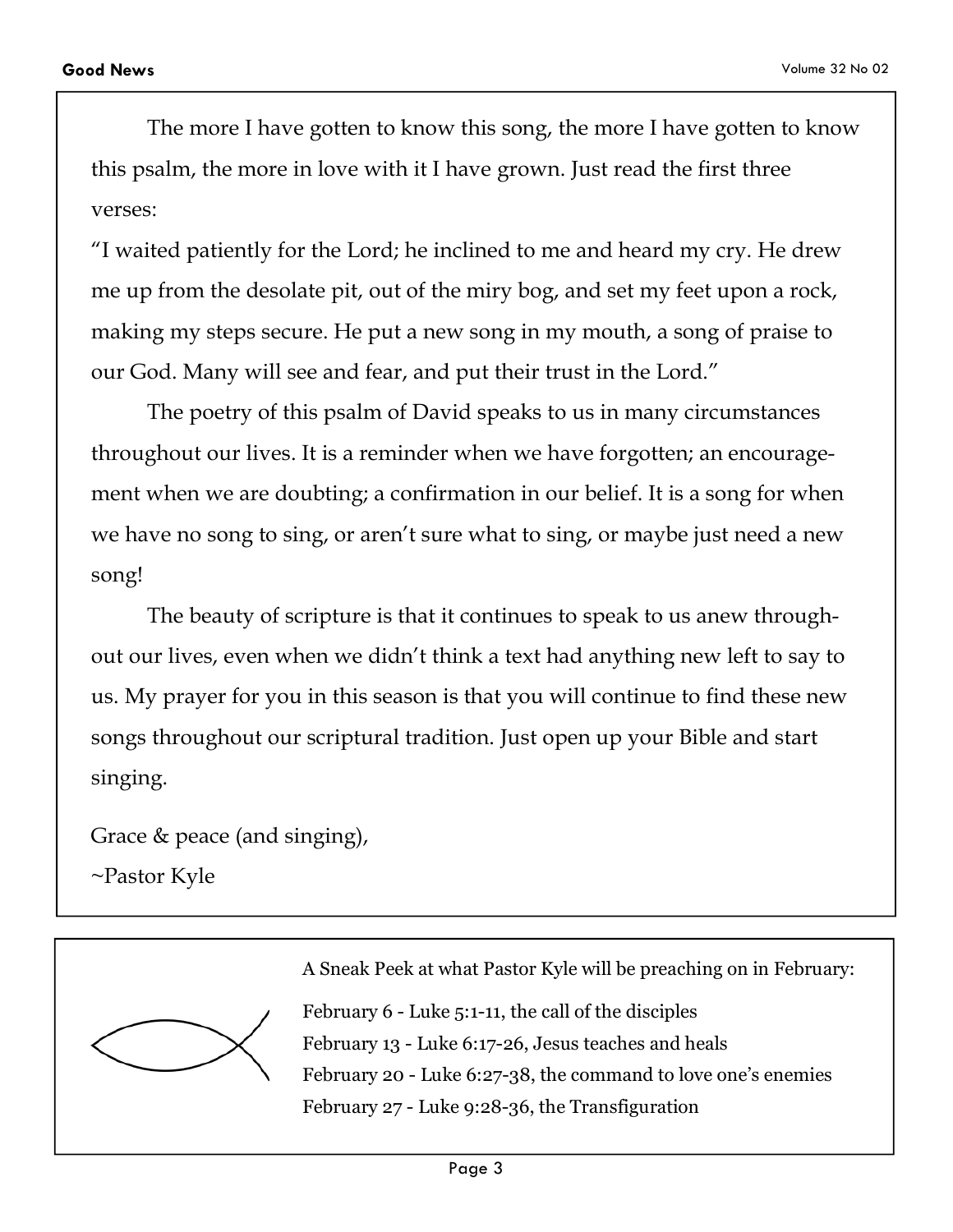## **LITURGISTS**

Feb. 6 **Bill Hasselbarth** 

- Feb. 13 **George Hannett**
- Feb. 20 **Peter McKinney**
- Feb. 27 **Karen Unser**

## **TECH TEAM**

| Feb 6   | <b>Mark Hutchinson and</b><br><b>Fred Sirois</b><br>(Karen Williamson<br>training on Vmix) |
|---------|--------------------------------------------------------------------------------------------|
| Feb. 13 | <b>Kyle and Audrey Hall</b>                                                                |
| Feb. 20 | <b>Meredith and Jack Eberz</b><br>(Liz and Declan Egan)<br><i>training</i> )               |
| Feb. 27 | <b>Diane Irwin and</b><br><b>Hugh Stevens</b>                                              |
|         |                                                                                            |

## **COUNTERS**

| Feb 6     | <b>Laura Smith</b><br><b>Carolyn Sarbello</b>   |
|-----------|-------------------------------------------------|
| Feb. 13   | <b>Bill Hasselbarth</b><br>Hannah Hunter-Harris |
| Feb. $20$ | <b>Margaret Gardam</b><br><b>Peter McKinney</b> |
| Feb. 27   | Karen Unser<br><b>Billy DeBarthe</b>            |

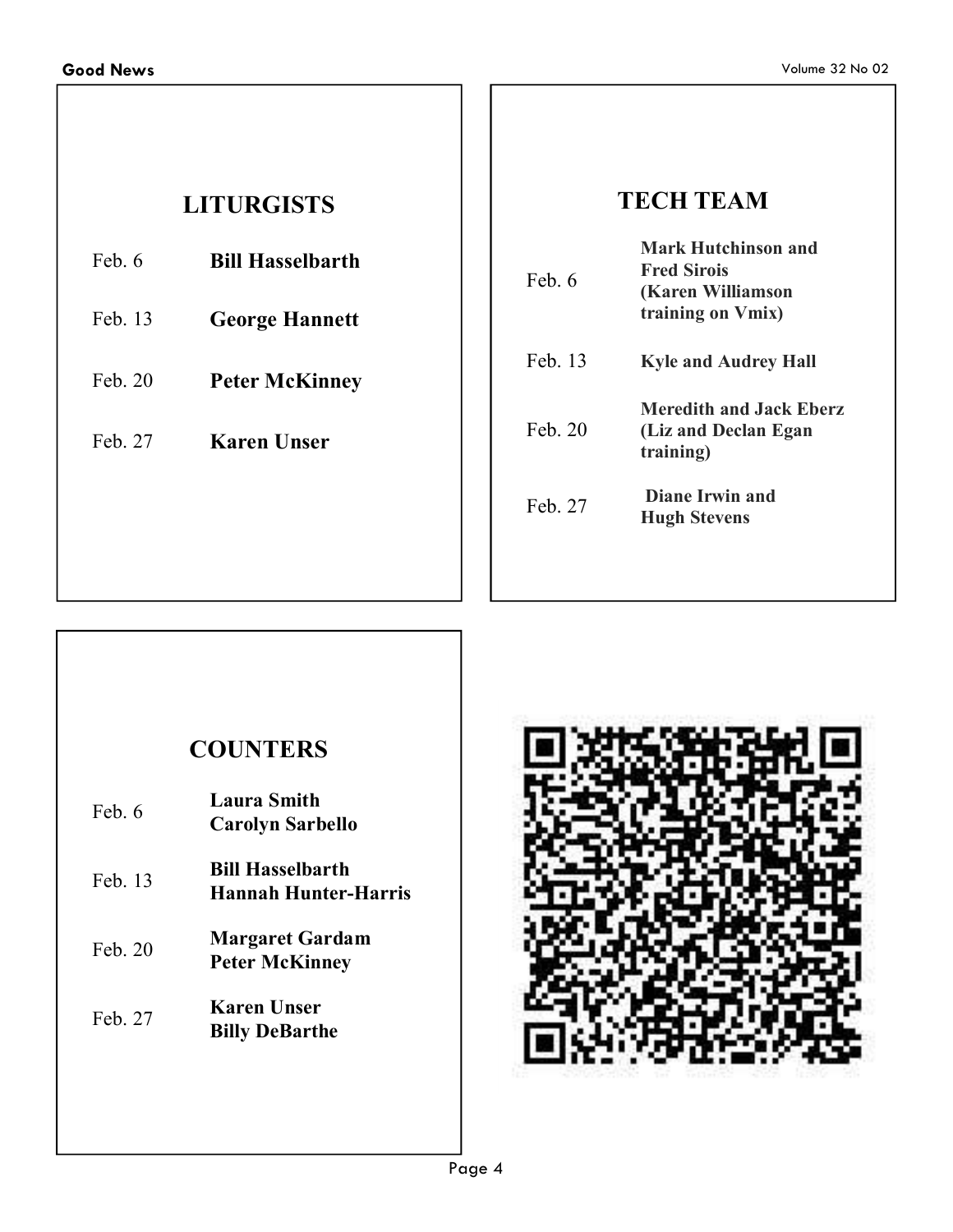## **Bible Study**

*Interrupting Silence: God's Command to Speak Out*, by Walter Brueggemann Thursday evenings, 7 pm, March 3rd through April 28th (8 sessions) *Hybrid: in person and via Zoom* 

\*PLEASE NOTE: we will *not* meet on Thursday, April 14th, as it is Maundy Thursday

Silence is a complex matter. It can refer to awe before unutterable holiness, but it can also refer to the coercion where some voices are silenced in the interest of control by the dominant voices. It is the latter silence that Walter Brueggemann explores, urging us to speak up in situations of injustice.

*Interrupting Silence* illustrates that the Bible is filled with stories where marginalized people break repressive silence and speak against it. Examining how maintaining silence allows the powerful to keep control, Brueggemann motivates readers to consider situations in their lives where they need to either interrupt silence or be part of the problem, convincing us that God is active and wanting us to act for justice.

Join us Tuesday evenings throughout Lent and into Easter as we consider the silences we are faced with in our lives and in our world. As a Matthew 25 congregation, this is a wonderful starting point as we think about where we are called to use our voice for the marginalized and oppressed.

The cost of a book is \$10, though if cost is prohibitive, please speak to Pastor Kyle.



Please sign up by calling the church office, or contacting Pastor Kyle directly.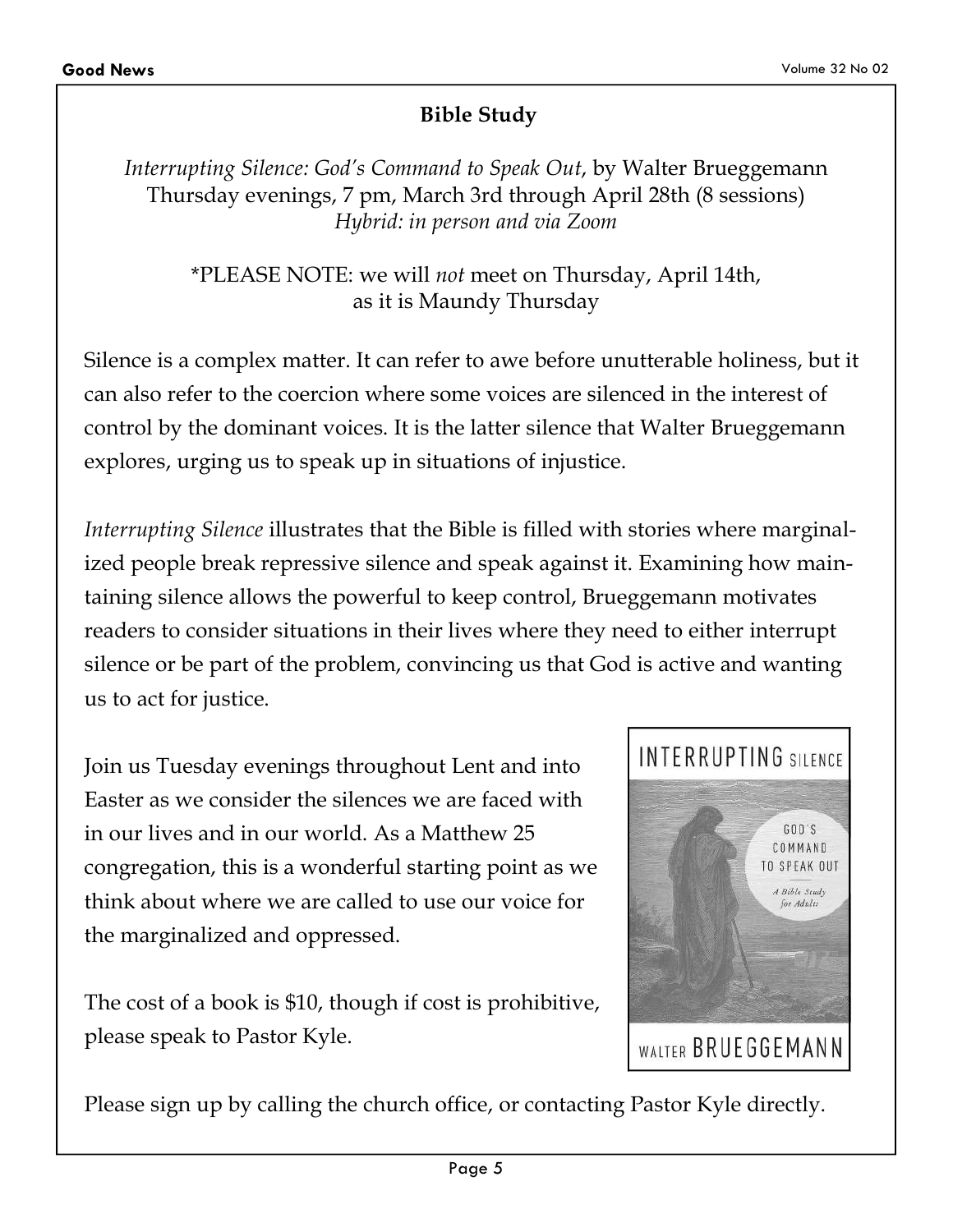#### Our Lenten Series: *Full to the Brim*

The scriptures for this Lenten season (in the Revised Common Lectionary, Year C) are filled with parables and promises of God's abundant and expansive grace. Jesus as a mother hen, a prodigal son welcomed home, a fig tree nurtured with care and hope, precious oil poured out lovingly and freely, stones shouting out with praise - these sacred texts are brimming with a gospel of grace. We've done nothing to deserve or earn this grace, and yet, like water, it spills over. *Full to the Brim* is an invitation - into a radically different Lent, into a full life. It's an invitation to be authentically who you are, to counter scarcity and injustice at every turn, to pour out even more grace wherever it is needed. It disrupts the scarcity mentality that capitalism, oppression, or hierarchy can plant inside of us. When we allow ourselves to be filled to the brim with God's lavish love, that love spills over. It reaches beyond ourselves; like water, it rushes and flows, touching everything in its path.

It also recognizes that traditional iterations of Lent often emphasize restraint, confession, and piety. The origins of Lent were that one was to leave their old life behind to fast and prepare to be baptized into a new way of living. In essence, this was a practice of stepping away from the rat race, corrupt power, scarcity mentality, and empty rituals in order to live a more expansive and full life of faith. And so, *Full to the Brim* trusts the promise of our baptisms - God has already claimed us as God's own and nothing we can do will *ever*  change or erase that.

*Full to the Brim* doesn't ignore or deny sin and suffering. It doesn't absolve accountability for wrongdoing. Instead it contextualizes our faith. If love is our beginning, how can we live our lives led by love's promises? It reminds us to

live fully - as we pursue justice and hope, or express grief and gratitude. And so, this Lent, let us trust - fully that we belong to God. Let us increase our capacity to receive and give grace. Let us discover the expansive life God

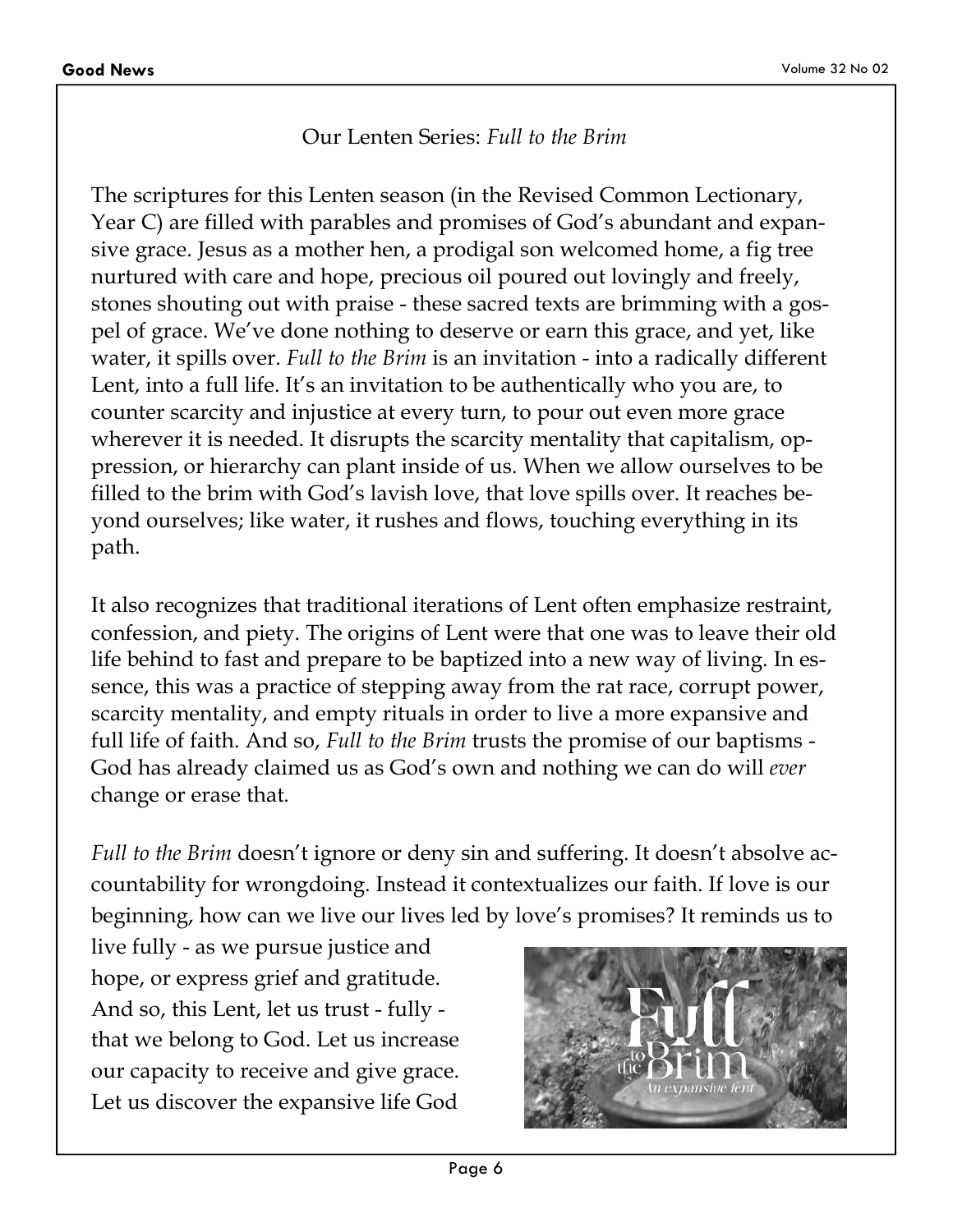## **Mission & Social Witness 2022 Mission Project: Poverty**

The Mission & Social Witness Committee has developed another year-long program for 2022, and after a short break during the month of January we're ready to get back to work! Our focus will be on poverty. Our goal is for the congregation to learn about the many different areas of life affected by poverty and to dedicate time, energy and resources to address this problem. We have organized a series of related topics to be discussed each month. Many of the topics will involve information, programs or resources with which you are familiar, such as Habitat for Humanity, Wizard's Wardrobe and the Regional Food Bank. Other topics may include information that is new to some or all members and can be explored together as a congregation as we settle into our designation as a Matthew 25 church.

As a committee, we will be presenting information each month in the newsletter and during the Mission for Minute segment of Sunday Worship. Our hope is that through education and collaboration we can identify opportunities to offer support and make a difference here in the Capital District and beyond.

Anyone interested in participating in some way (big or small) with the M&SW Committee on this project can contact Lindsay Hall via email for more information – lindsayphall@gmail.com



## **Event Planning Form**

The Communications Ministry Team has created an "Event Planning Form" to be used by those planning any church events or meetings. The purpose of the Event Planning Form was to schedule rooms, organize information and publicize events. A more thorough explanation can be found in January's newsletter. For recurring meetings, only one form needs to be completed. Hard copies of the form can be found in the back of the church or in the church office under the bulletin board. You may also fill out the electronic version found here:

#### **https://forms.gle/hv8W7sSDYsy3hFXk7**

Please place all forms in Kim's mailbox. Questions? Email or call Kim in the church office.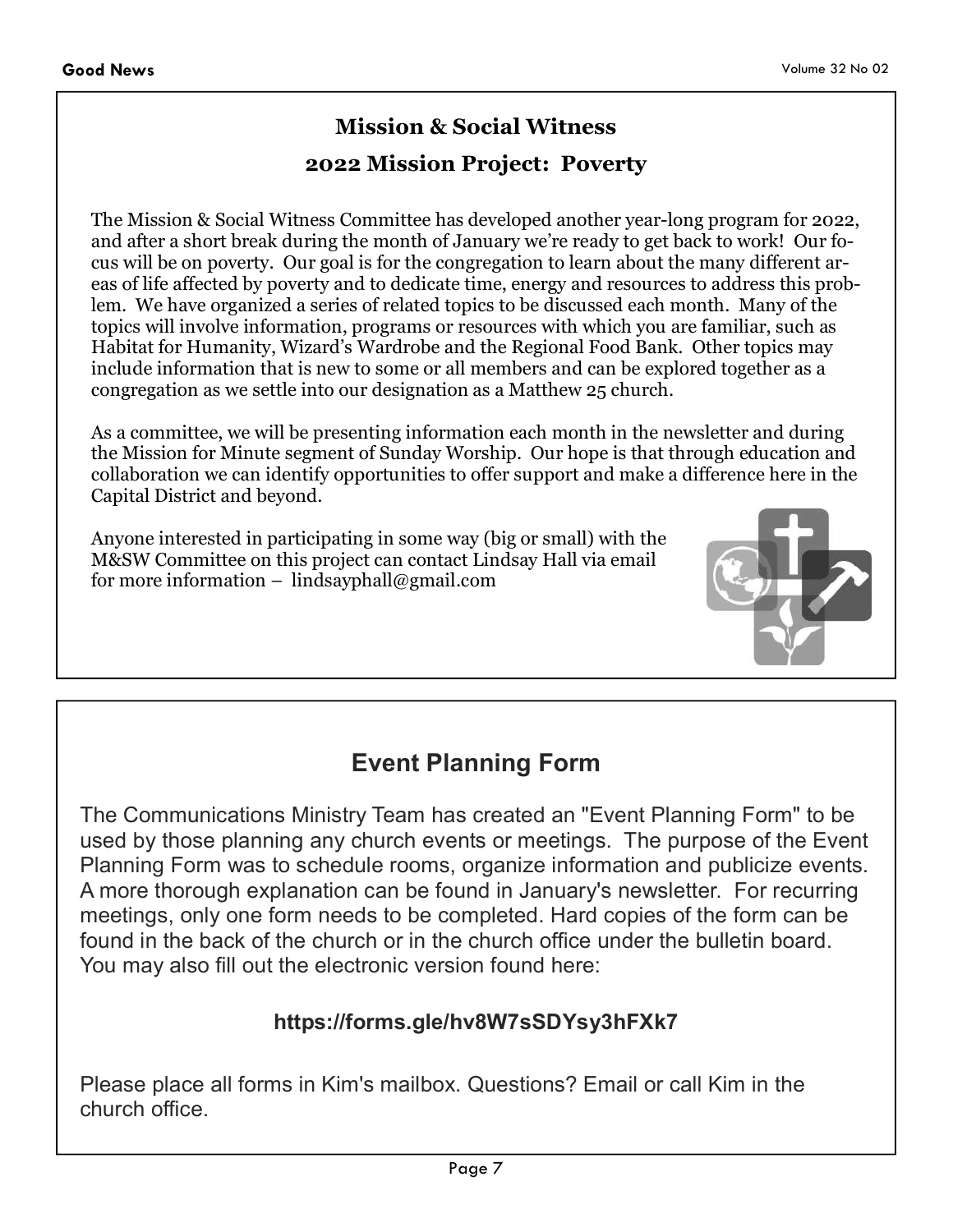#### **When Inclement Weather Strikes: Cancelling In-Person Sunday Worship**

Sunday, January 9 was the first time this winter we needed to cancel in-person worship and switch to Zoom-only worship due to unsafe weather conditions. Overall, the last-minute switch went well, but there are a few things to clarify.

The Pastor, in consultation with the Clerk of Session and the Organist, makes the call about whether in-person worship must be cancelled. The main consideration is safety: is driving hazardous? will the sidewalks and parking lot be safe to walk on for everyone? Pastor Kyle will be monitoring weather reports on Saturday in hopes of being able to make a decision Saturday evening, but sometimes this isn't possible. In that case, a decision will be made by 7:30 am Sunday morning.

Once a decision is made, notice will go out via our Facebook page and church-wide email. The email will include the Zoom link. The Deacon on Call for that month will arrange to call those who don't use email. We are also looking into possibly placing notices on local television stations, putting a message on the Church Office phone, and perhaps a text message group for those interested.

The most important message here is if you don't feel safe coming to church for any reason, please join us via Zoom. And if the weather is questionable, please make sure you check your email first thing Sunday morning.





The M&SW ministry team is reaching out to the congregation for someone(s) to promote the 4 denominational offerings in 2022: One Great Hour of Sharing (OGHS) in March, Pentecost in May, Peace and Global Witness in September and the Christmas Joy Gift in December. A box of materials is sent to the church from the National office for each offering. Training/guidance will be available for anyone interested in helping with this responsibility. There is no fixed formula for the way this information is presented to the congregation, and any new ideas would be welcomed. Please contact Lindsay Hall by email if you are interested in this opportunity and/or have questions.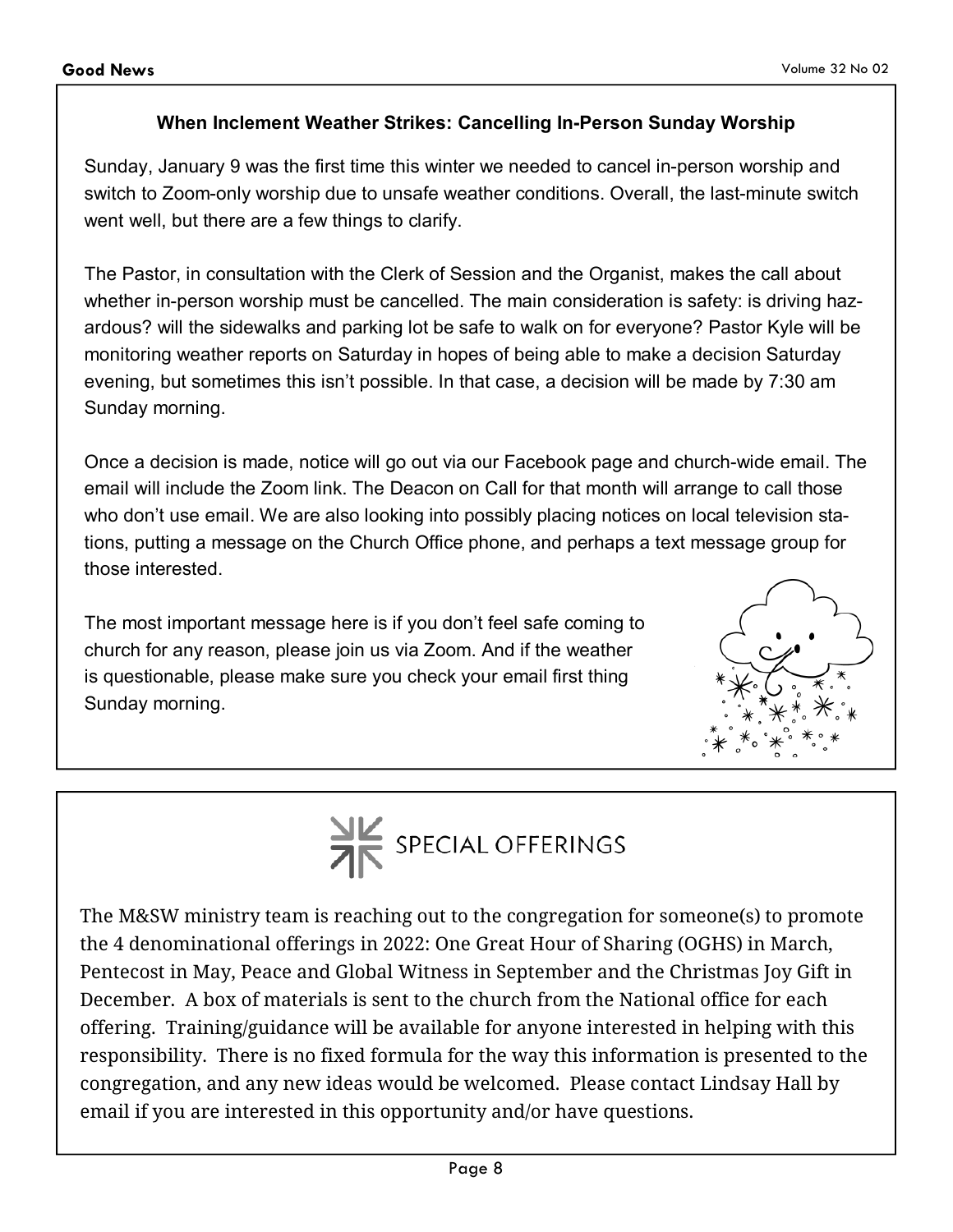## **January 2022 Session Update**

At the January 4 Session meeting, the following action was taken:

- Approval of the 2022 budget (which will be presented on 1/30 at the Annual Congregational/ Corporation meeting.
- Received an update from the Nominating Committee (elections, ordination and/or installation on 1/30/22
- New Ministry Team configurations approved: Finance/Budget/Stewardship; Communication & Outreach; Worship & Congregational Life. Remaining ministry teams unchanged.



#### **Thank You From Presbyterian Women**

We appreciate the HUPC congregation, the "Twinkling Stars Place Preschool" and "Cece's Wool" for the overwhelmingly generous response to our Mitten Tree Project". We collected 268 mittens, gloves, hats, scarves and even socks for children and adults. The donations were delivered to the *New Faith Program for Women* at the *Capital City Rescue Mission, The Family Life Center* at the *Schenectady City Mission, The Guilderland Food Pantry* and Brian Nitsky's *Living Resources Group Home.*

#### **Seek first**

 Seek first the kingdom of wealth, and you'll worry over every dollar. Seek first the kingdom of health, and you'll sweat every blemish and bump. Seek first the kingdom of popularity, and you'll relive every conflict. Seek first the kingdom of safety, and you'll jump at every crack of the twig. But seek first [God's] kingdom, and you will find it. On that, we can depend and never worry.

—Max Lucado, Fearless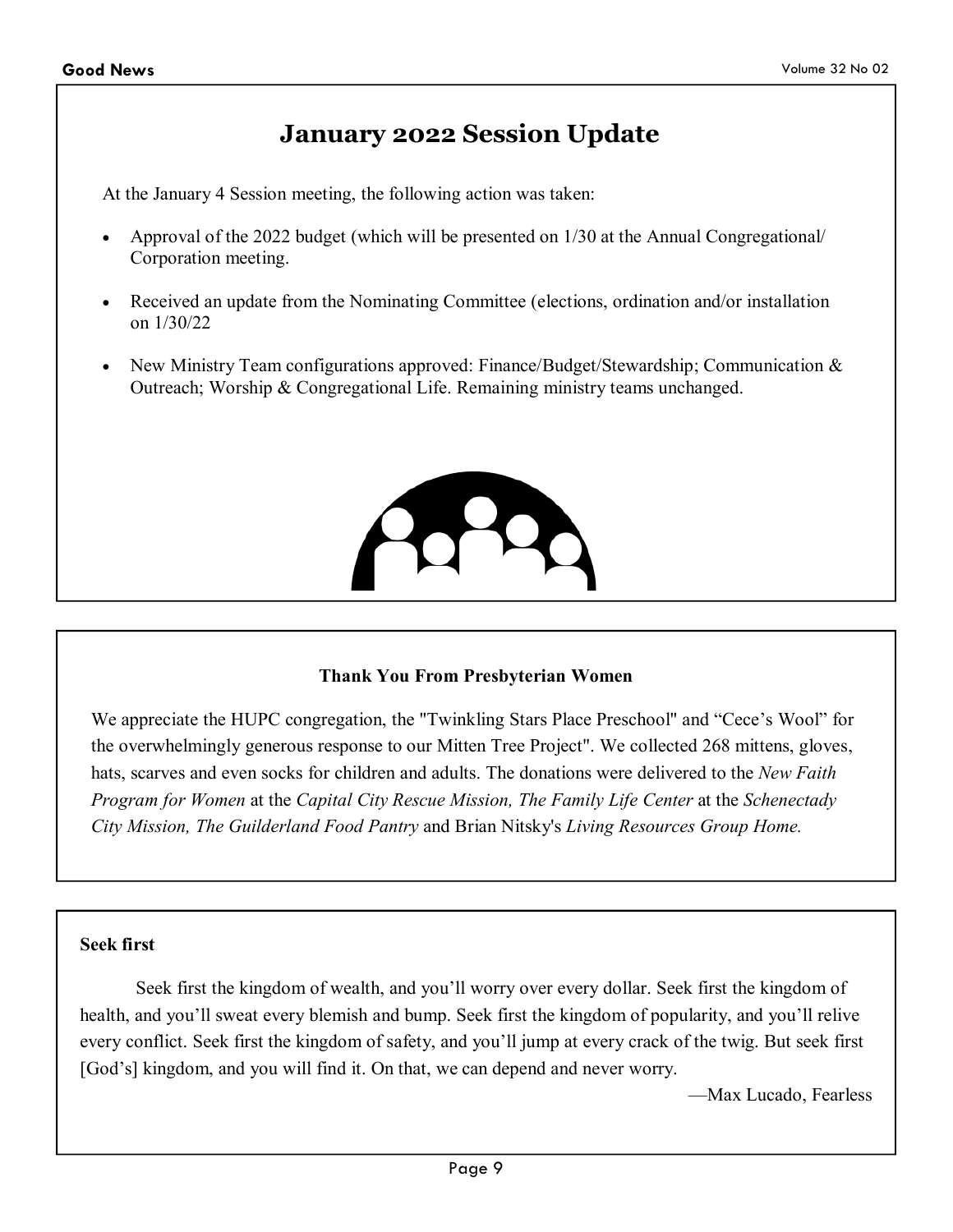## **Volunteer Opportunity**

The Mission Team announces the next volunteer opportunities at the Regional Food Bank to sort donated food:

| Thu January 27, 2022  | 5 to 6:30 PM |
|-----------------------|--------------|
| Thu February 24, 2022 | 5 to 6:30 PM |
| Thu March 24, 2022    | 5 to 6:30 PM |



We will have up to 9 slots available, first come, first served. NO sandals or open toe shoes! We are working in a warehouse.

A good opportunity to serve the community, and the work is not difficult. If you are interested, please contact Wayne Gannett to sign up at jgannett@nycap.rr.com.

#### **Food News:**

A January 2 piece in Bloomberg pointed out that the food insecurity issue has not gone away with the arrival of the new year. In 2020 the number of people needing food assistance soared to 60 million, up 50% from the previous year. But recently Second Harvest Heartland in Minnesota noted that food pantry visits are still 30% over pre-pandemic numbers, in line with what other U.S. food banks are reporting. And who has been affected by food insecurity with the pandemic? The already vulnerable demographics found themselves in particular need. So too did the= newly unemployed, those whose hours were cut substantially, and parents suddenly forced to stay home due to closed schools and daycare centers.

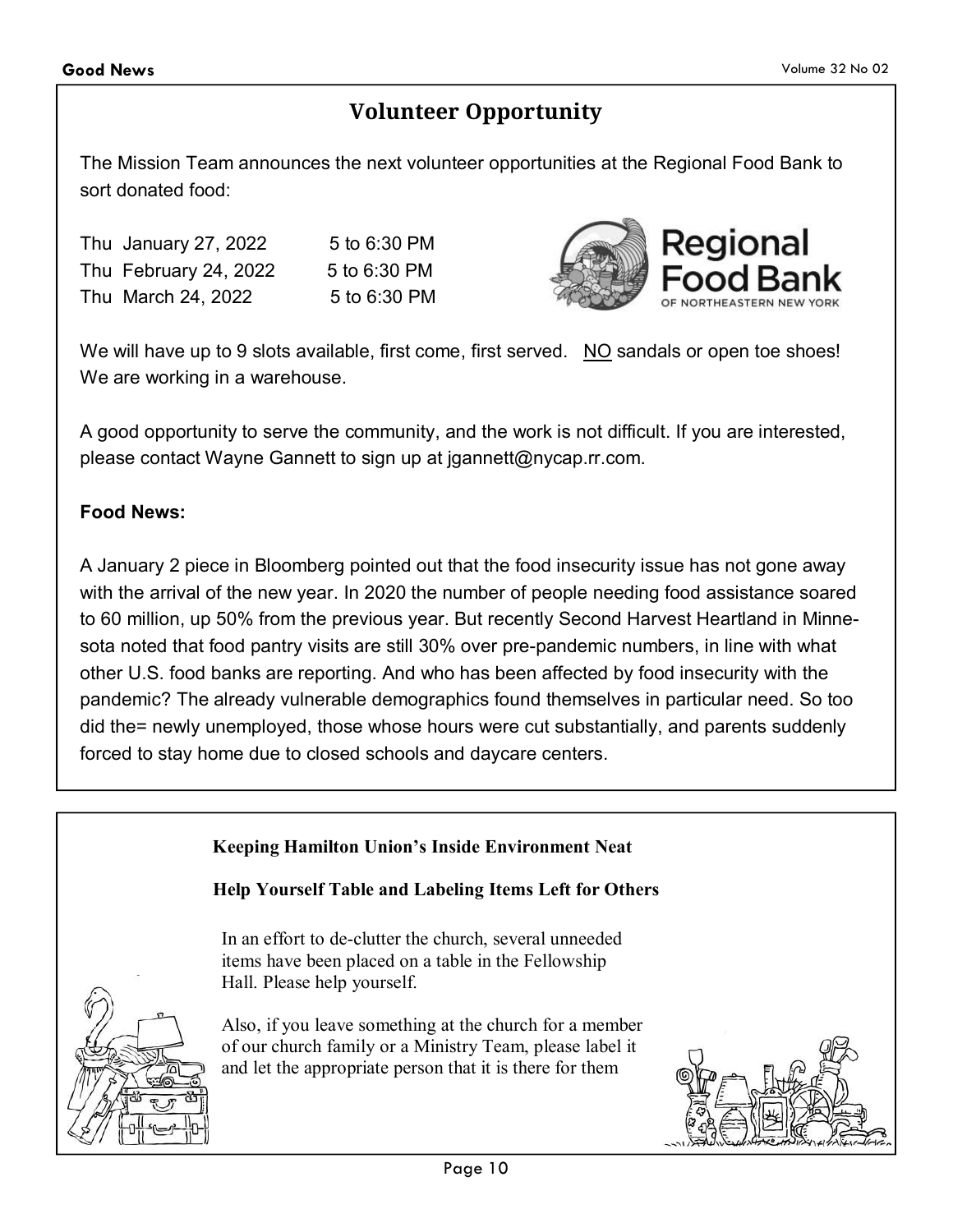

## *Happy Birthday to:*

Fern Weber (Feb 1) Katy Waggener (Feb 23) Steve Smith (Feb 25) Dorothy Favitta (Feb 27)

If you would like your birthday, anniversary, or some other special occasion printed in the "Good News", please notify Ann McKinney at (518) 488-7195 or email me at: ANNANDPETERMCKINNEY@GMAIL.COM

If you see that an incorrect date is in the "Good News", please let me know. Thanks! *Ann McKinney*

## *Presbyterians Today*

Do you not know? Have you not heard? *Presbyterians Today*  is our denominational magazine! Published six times a year, it explores practical issues of faith and tells stories of Presbyterians who are living their faith and covers a wide range of church news and activities. It features easy-to-understand articles about what Presbyterians believe, Bible study and devotional helps, and provocative commentary on the church's role in society.

Oh yeah, and it's *free*! If you are interested in subscribing to this invaluable resource, go to this link:

https://www.presbyterianmission.org/ministries/today/

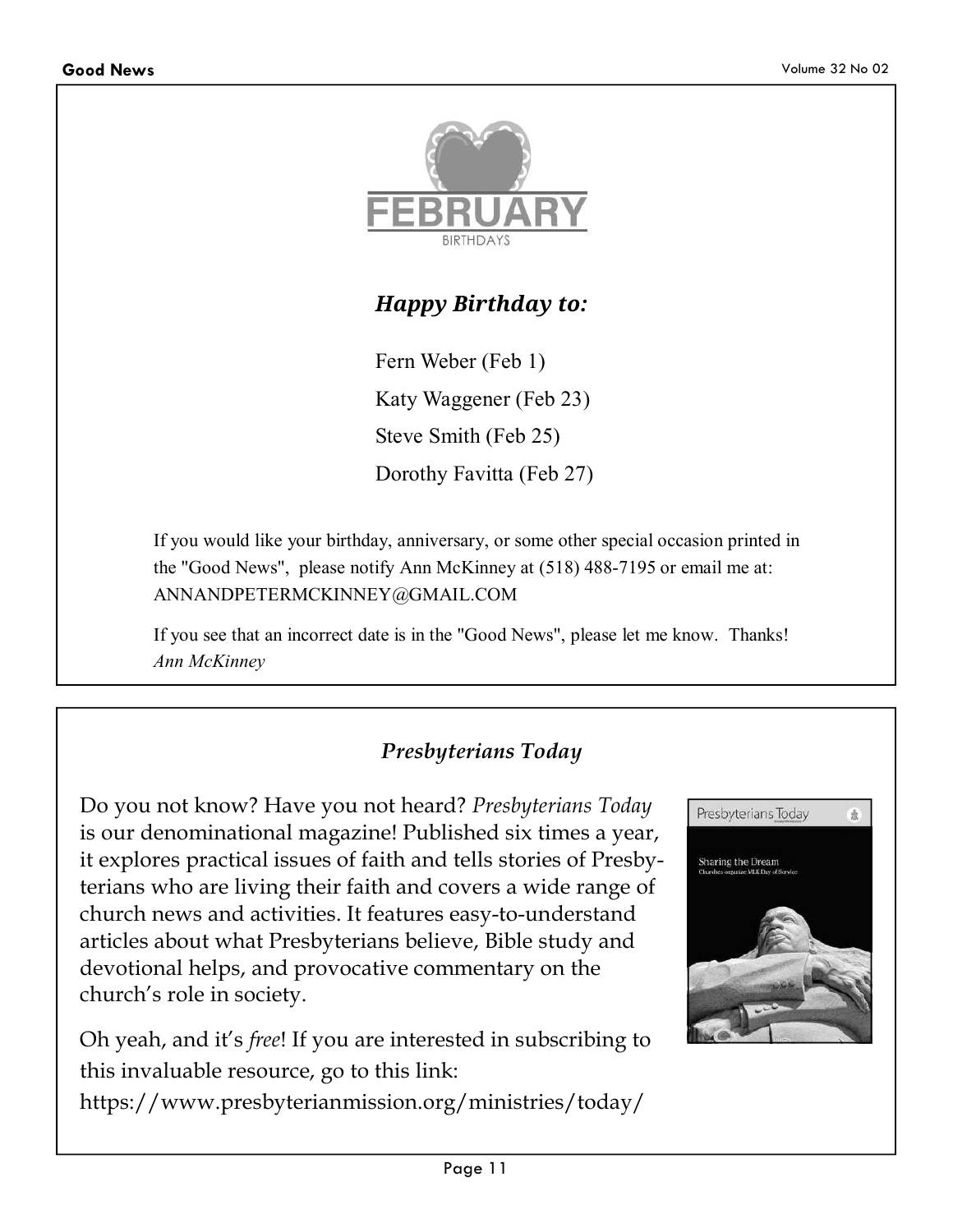## **Presbyterian Women - News – All Women are Welcome**

All women are invited to participate in any *Presbyterian Women's* activity at any time. There is no need to make a commitment to join the organization. For questions about *Presbyterian Women,* contact

Charlotte Hasselbarth at 518-356-0637 or chasselbarth@hotmail.com. We meet in the lounge and will plan a hybrid option, if needed. Bring bag lunch. Beverage and dessert will be provided. The Bible Study we're working on is *Into the Light, Finding Hope Through Lament.* Extra study books are available.

- Our next Circle Meeting is Tues, Feb 22 from 10:30 am –12:30 pm. We will discuss Lesson 6, *Lament Over the City*.
- On Wed, Mar 2, at 6 PM we're hosting a *Virtual Ash Wednesday Soup and Sandwich. Supper.* More information is elsewhere in this newsletter.



#### **Recognition of Presbyterian Women's Involvement at Christmas in Brian Nitsky's Living Resources Group Home**

For over fifteen years a special mission project our Presbyterian Women group has been to purchase Christmas Gifts, provide winter accessories and Easter baskets for Brian Nitsky and four other men at his *Living Resources Inc.* Group Home.

The article below highlights our mission at Christmas time and is from *the Living Resources Inc. Albany, New York* website.

The wonderful folks of Hamilton Union Presbyterian Church (HUPC) have been sponsoring our residences for Christmas gifts for many years. They have a special bond with the residents of this house because one of our individuals, Brian, and his family are beloved members of their congregation. Brian grew up in the church and was part of the church's "Special Friends" class from a young age.

Carmen, the medical assistant at the house, gets ideas for gifts from her individuals, who typically request things like pajamas and socks. Carmen gives the information to Brian's father who relays the suggestions to Cindy Schultz, from HUPC. Then, the Hamilton Union Church "Presbyterian Women" (aka PW) jump into action purchasing and wrapping gifts. They also provide warm hats and gloves from their Mitten Tree and plastic "candy canes" filled with chocolates. In addition, this year, all the individuals received a greeting card with a dollar bill in it. On Christmas morning, our individuals opened their surprises with delight and joy.

Cindy said that HUPC is a "very giving congregation" that truly enjoys providing for our residents in this way. "Those in the house love receiving the gifts and it enriches our lives too. It's very much a win-win situation."

We are grateful for this beautiful partnership between the Hamilton Union Presbyterian Church and *Living Resources* and we thank them from the bottom of our hearts!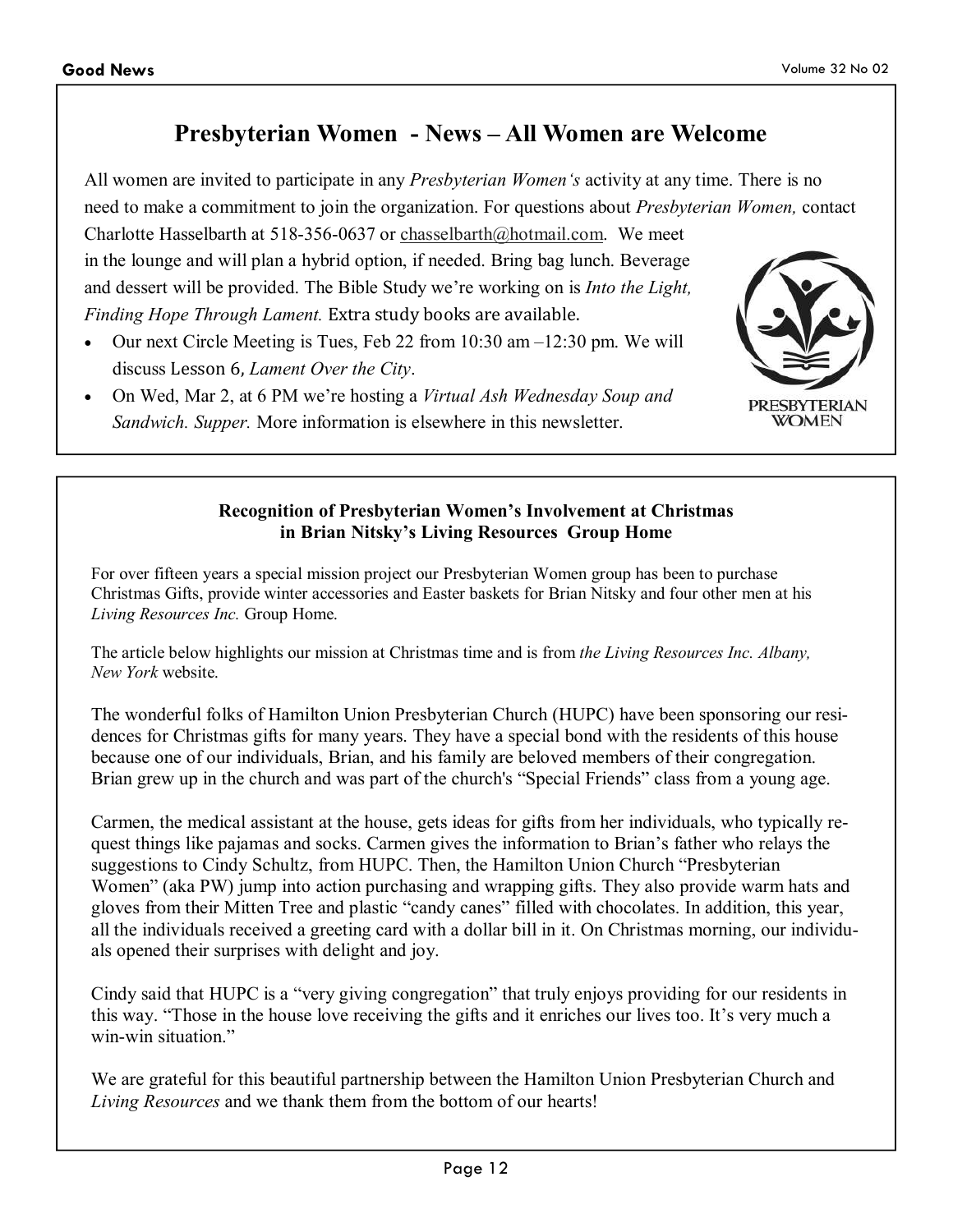#### **WEDNESDAY, MARCH 2, 2022, 6 PM—YOUR HOME!**

#### VIRTUAL ASH WEDNESDAY SOUP AND SANDWICH

In the past, as you may know, we gathered in HUPC's Fellowship Hall and had several different (and ALWAYS delicious!!) soups to choose among. Some people brought sandwiches for themselves as well. We hope next year will see us doing that again, but for 2022, just as in 2021, we're going to have our Ash Wednesday Service together over Zoom. Have your bowl of soup (and a sandwich if you wish!) handy as we gather for fellowship, complete with smiles and laughter.

Then we'll move to the worship service, led by The Reverend Kyle. We look forward to seeing many of your smiling faces online:

**https://us02web.zoom.us/j/86422701298?pwd=TDF2SGowMzIrVEpZTVpRWWR2M0JNQT09 Meeting ID: 864 2270 1298 Passcode: 707830** 

Please have some juice/wine/beverage and a pinch of bread/cracker ready for communion.

And here's something to make you smile: when the PW Coordinating Team met Jan 11 for planning, several people were eager to sign up for set-up and clean-up for this virtual service!!!



## **Continuous Collection – Men's Flip Fops, Socks and Laundry Detergent**

Men's flip-flops (medium – extra large), laundry detergent and white athletic socks (medium – extra large) are being collected for *The Capital Area Council of Churches Emergency Overflow Shelter.*  There is a collection box at the top of the stairs in the Christian Education Building. Donations can also be left in the deck box in front of the Christian Education Building. If you put detergent in the deck box, please label it "for the shelter"

Thank You From Presbyterian Women

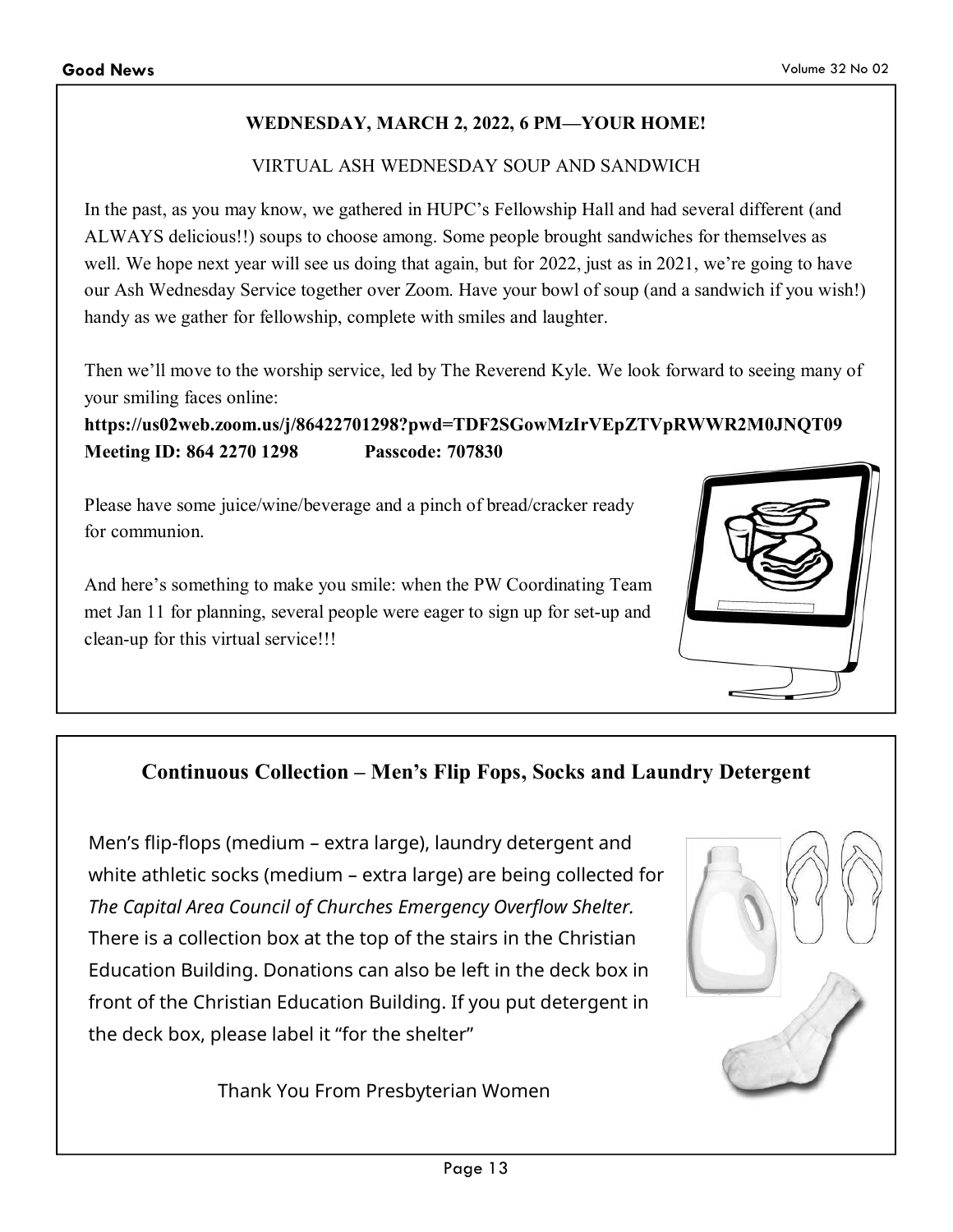

4. Place the card atop the lid. Screw on the canning ring to keep it in place.



## heart of a f he I

Big-hearted friendliness comes from generously serving others.

Directions: Start with the first D and move according to the arrows beneath the blanks. Then fill in the letters to complete 1 Peter 4:8-10.

Above all, love each other  $\frac{D}{+}$   $\frac{1}{+}$   $\frac{1}{+}$   $\frac{1}{+}$   $\frac{1}{+}$  because love over a multitude of  $\frac{1}{\sqrt{2}}$   $\frac{1}{\sqrt{2}}$   $\frac{1}{\sqrt{2}}$  offer  $\overline{+}\,\overline{+}\,\overline{+}\,\overline{+}\,\overline{+}\,\overline{+}\,\overline{+}$  $\frac{1}{x} \pm \frac{1}{x} \pm \frac{1}{x} \pm \frac{1}{x} \pm \frac{1}{x} \pm \frac{1}{x}$  to one another without  $+\rightarrow + + + + + +$ <br>  $\frac{1}{\rightarrow} + \frac{1}{\rightarrow} + \frac{1}{\rightarrow} + \frac{1}{\rightarrow}$ . Each of you should use whatever  $\frac{1}{x}$  you have received to  $\frac{1}{x}$   $\frac{1}{x}$   $\frac{1}{x}$   $\frac{1}{x}$  others, as faithful  $\frac{1}{x} + \frac{1}{x} + \frac{1}{x}$  in its various forms. stewards of God's 1 PETER 4:8-10, NIV

Answer: deeply, covers, sins, lospitality, grumbling, gift, serve, grace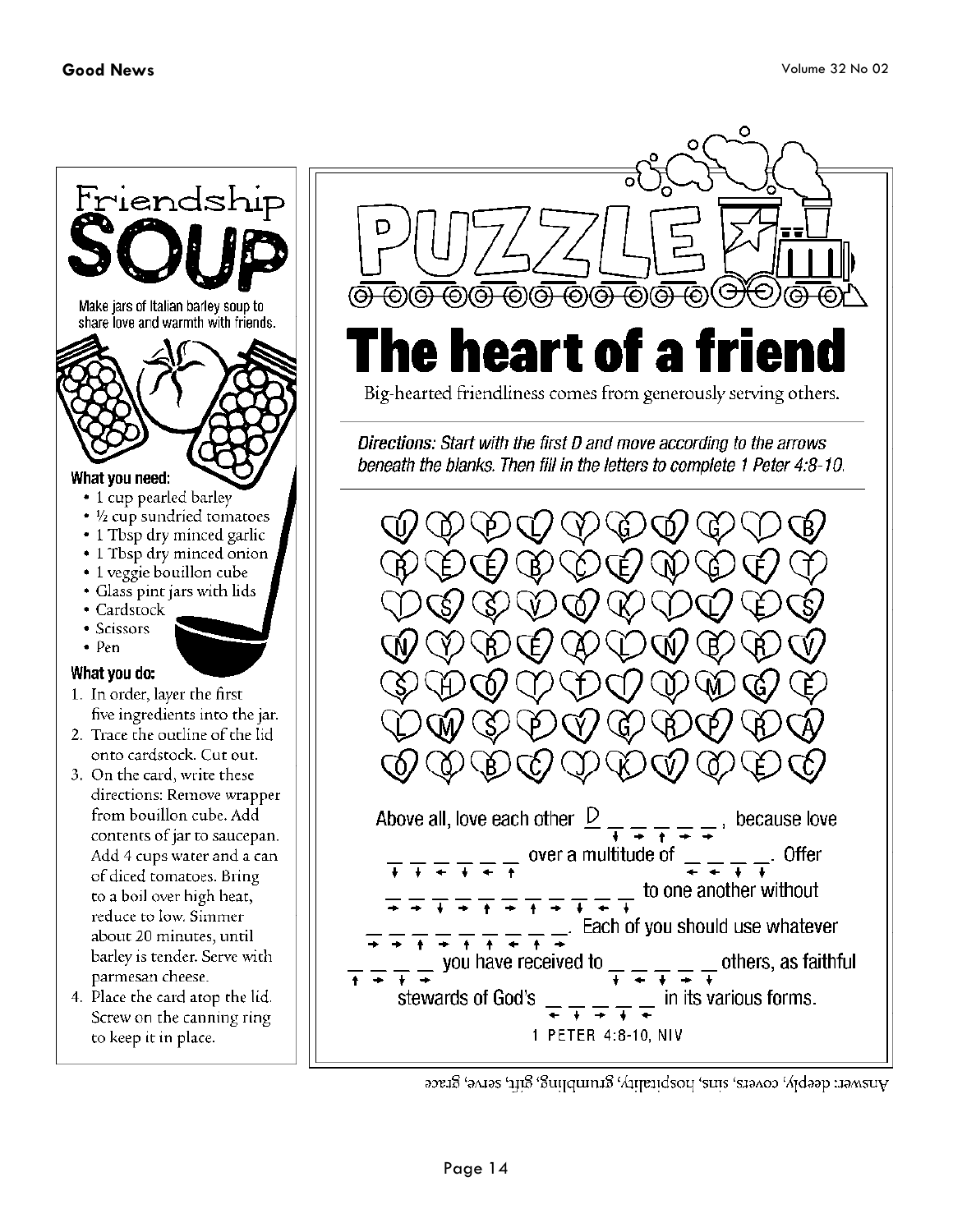

# Hamilton Union **Hamilton Union 1999**

| Sunday                           | Monday                                                                                                                           | Tuesday                                                   | Wednesday                        | Thursday                                       | Friday         | Saturday |
|----------------------------------|----------------------------------------------------------------------------------------------------------------------------------|-----------------------------------------------------------|----------------------------------|------------------------------------------------|----------------|----------|
|                                  |                                                                                                                                  |                                                           | $\overline{2}$                   | $\overline{3}$                                 | $\overline{4}$ | 5        |
|                                  |                                                                                                                                  | <b>Session Meeting</b><br>7:00PM                          |                                  |                                                |                |          |
| 6                                | $\overline{7}$                                                                                                                   | 8                                                         | $\mathcal{Q}$                    | 10                                             | 11             | 12       |
| <b>Sunday Service</b><br>10:00AM | Making Connec-<br>tions Bible Study<br>3:00-4:30PM                                                                               |                                                           | <b>Finance Meeting</b><br>7:00PM |                                                |                |          |
| 13                               | 14                                                                                                                               | 15                                                        | 16                               | 17                                             | 18             | 19       |
| <b>Sunday Service</b><br>10:00AM | Making Connec-<br>tions Bible Study<br>3:00-4:30PM<br>Communications<br>Meeting- 7:00PM                                          |                                                           |                                  | <b>Mission Team</b><br>Meeting 7:15-<br>8:15PM |                |          |
| 20                               | 21                                                                                                                               | 22                                                        | 23                               | 24                                             | 25             | 26       |
| <b>Sunday Service</b><br>10:00AM | Making Connec-<br>tions Bible Study<br>3:00-4:30PM<br><b>CHURCH OF-</b><br><b>FICE CLOSED</b><br>FOR PRESI-<br><b>DENTS' DAY</b> | Presbyterian<br>Women-Circle<br>Meeting 10:30-<br>12:30PM |                                  | <b>Mission Team</b><br>Food Bank 5-<br>6:30PM  |                |          |
| 27                               | 28                                                                                                                               |                                                           |                                  |                                                |                |          |
| <b>Sunday Service</b><br>10:00AM | Making Connec-<br>tions Bible Study<br>3:00-4:30PM                                                                               |                                                           |                                  |                                                |                |          |